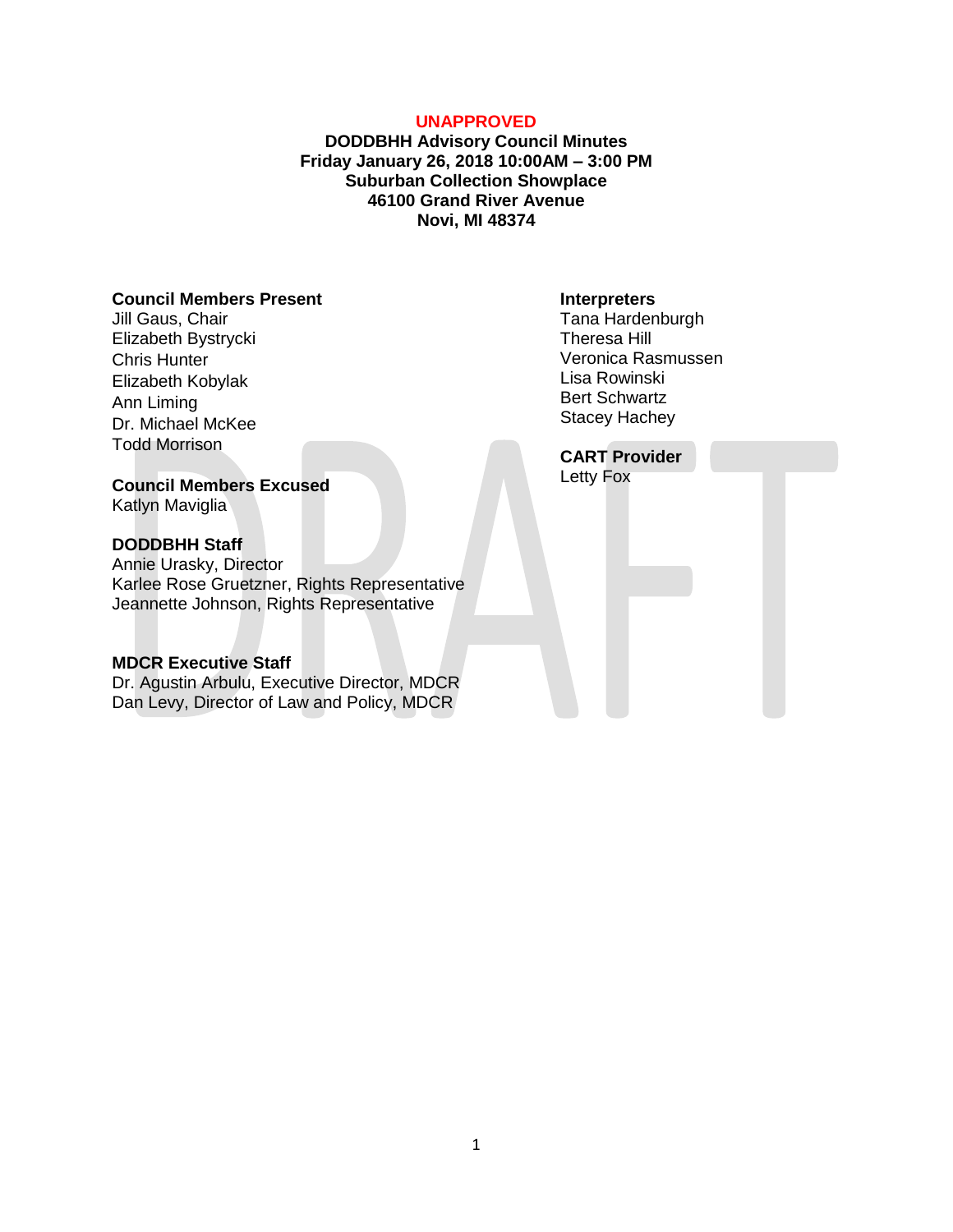### 1. **CALL TO ORDER**

Jill Gaus, Division on Deaf, DeafBlind and Hard of Hearing (the Division) Advisory Council Chair, called the meeting to order at 10:09AM and welcomed everyone. Roll call was taken by Director Annie Urasky and seven Advisory Council Members were present and there was a quorum to hold the meeting. Chair Gaus reviewed the Communication Policy and explained the hands-down rule for the interpreters and reminded everyone about protocol for public comments. Chair Gaus requested a moment of silence for former Michigan School for the Deaf Principal Cecelia Winkler, a strong advocate for students who are deaf, deafblind and hard of hearing.

### 2. **APPROVAL OF MEETING MINUTES AND AGENDA**

Council Member Liming made a motion to approve the September 2017 meeting minutes with corrections. Council Member Morrison seconded the motion. All in favor; the motion passed.

Council Member McKee made a motion to approve the January 2018 agenda. Council Hunter seconded the motion. All in favor; the motion passed.

# 3. **DIRECTOR'S REPORT**

Director Urasky reported on the Executive Order related to interpreter certification; MDCR and LARA have worked together to ensure a smooth transition of services and staff members of the Bureau of Professional Licensing from LARA were in attendance at the Council meeting. Director Urasky shared an announcement regarding the appointments to the Michigan Board of Interpreters for the Deaf, DeafBlind and Hard of Hearing. Director Urasky also discussed the 2018 State of the State broadcast; the address was deployed on a simultaneously-streamed Internet broadcast with sign language interpreters visible during the entire speech. The Division launched an email newsletter which will focus on Division activities and information for the deaf, deafblind and hard of hearing communities. ASL videos with the Director reports for Council Meetings will be included in the e-newsletter.

The Deaf, DeafBlind and Hard of Hearing Census and Needs Assessment project steering team is meeting regularly to provide recommendations about both the content and distribution of the census and needs assessment survey. The Division anticipates receiving final recommendations on the needs assessment survey in March 2018 before deployment occurs. With consultation from the steering team, Not Without Us has been selected as the project name and the project website will be updated in advance of launching the survey. The website will used to provide access to the survey, announce community discussions and share updates.

Director Urasky also discussed legislative updates regarding Senate Bill 400 and House Bills 5158 and 5159. Director Urasky announced the Division will host four townhall forums to engage with the deaf, deafblind and hard of hearing communities about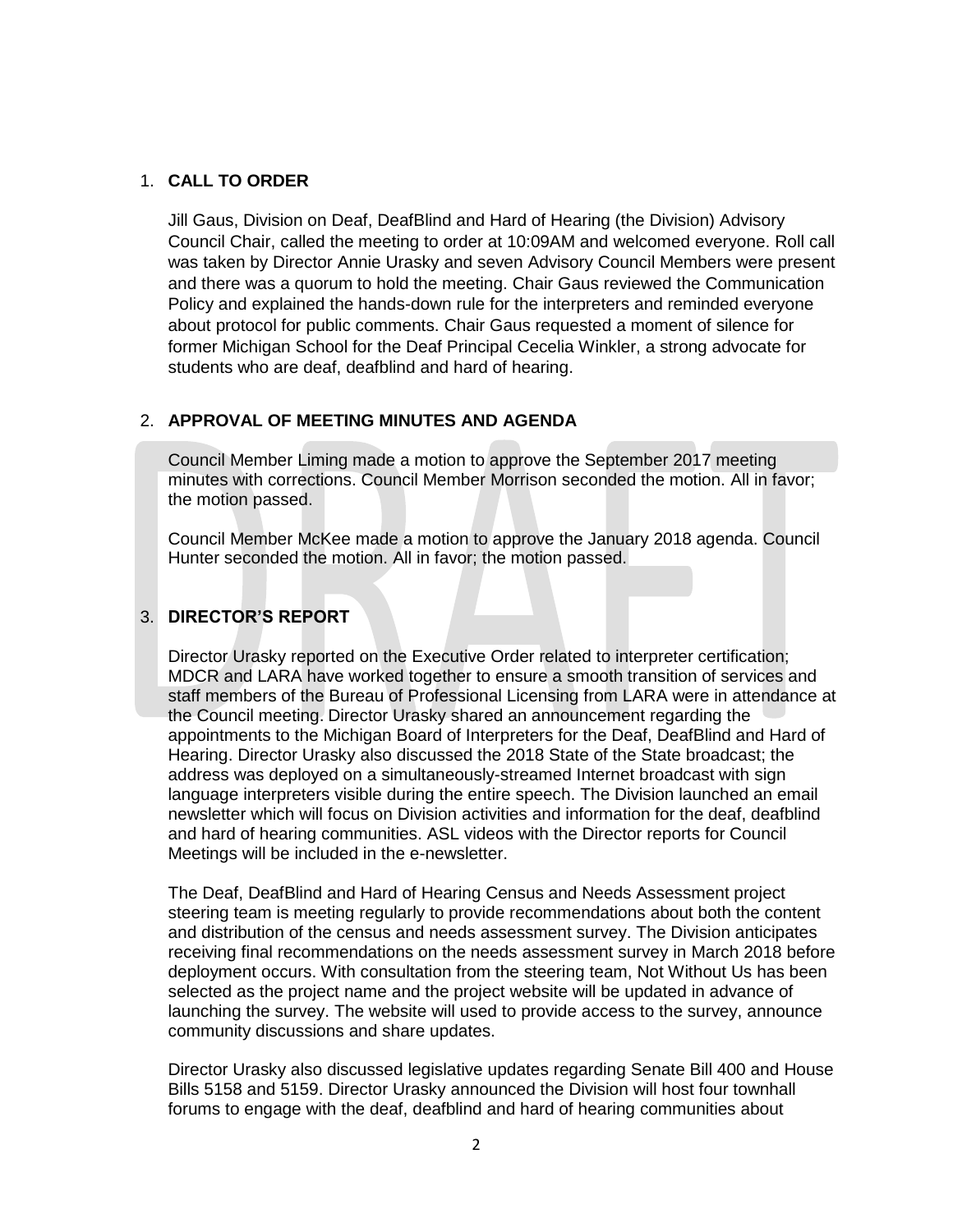Division goals and to engage with community members on current issues. The forums will be held at the following locations and on these dates: Farmington Hills on Saturday February 10, 2018 from 10am to 12pm; Flint on Saturday February 24, 2018 from 10am to 12 pm; Battle Creek on Wednesday March 14, 2018 from 6pm to 8 pm; and Wyoming on Saturday March 24, 2018 from 10 am to 12pm. The next two meetings scheduled for the DODDBHH Advisory Council are to be on Friday May 4, 2018 and Friday September 7, 2018.

# 4. **COUNCIL REPORTS**

### **Chair Gaus**

Chair Gaus reported the 22nd annual DeafBlind Workshop will be August 9-12, 2018 at the Carls Family Village in Brooklyn. Interpreters, interpreter training program students, CART providers and deafblind individuals with diverse needs should think about attending. Further details on workshops and mentors are forthcoming. DeafBlind Central is currently conducting a census for deafblind children and young adults in Michigan aged zero to 21. If you know someone who should know about the deafblind census, please contact DB Central at [Beth.Kennedy@cmich.edu.](mailto:Beth.Kennedy@cmich.edu) DeafBlind Central is also collaborating with DeafBlind projects in the Midwest to provide a post-secondary transition camp in Wisconsin from June 28-July 1, 2018 for DeafBlind teens who are interested in going to college and for the competitively employed. The DeafBlind Intervenor program is recruiting people who would like to be interveners. Online classes begin in August 2018 and there are jobs available for interveners in Michigan. To learn more, please contact Beth Kennedy at [Beth.Kennedy@cmich.edu.](mailto:Beth.Kennedy@cmich.edu)

### **Council Member Bystrycki**

Council Member Bystrycki reported that this spring or fall 2018, dancers from Gallaudet University will be in Kalamazoo for an event.

### **Council Member Hunter**

Council Member Hunter requested a representative from LARA to attend all future meetings to report on activities related to sign language interpreters.

### **Council Member Kobylak**

Council Member Kobylak reported on several state events for HLAA-MI. A kickoff meeting for the next Walk4Hearing event will be on March 25, 2018 at 1PM at the CK Diggs Bistro in Rochester Hills. HLAA-MI will host their annual state meeting on April 21, 2018 at the Michigan Historical Museum and Library. Dr. Kara Leyzac from the Kresge Hearing Research Institute will present on various research projects related to hearing loss. The next annual Walk4Hearing will be May 19, 2018 at Kensington Metropark at the west boat launch and this year, there will be a van there to conduct hearing screening tests.

### **Council Member Liming**

Council Member Liming reported on what HLAA is working on at the national level related to captioned phones. With the increase of users who use captioned phones, the amount of funding for this program could decrease, causing concern funding could run out. The FCC is looking at potential changes which is a concern for HLAA if there are limitations set on who can qualify for captioned phones. There is also concern on technological progress with voice recognition software and the lag time with captioned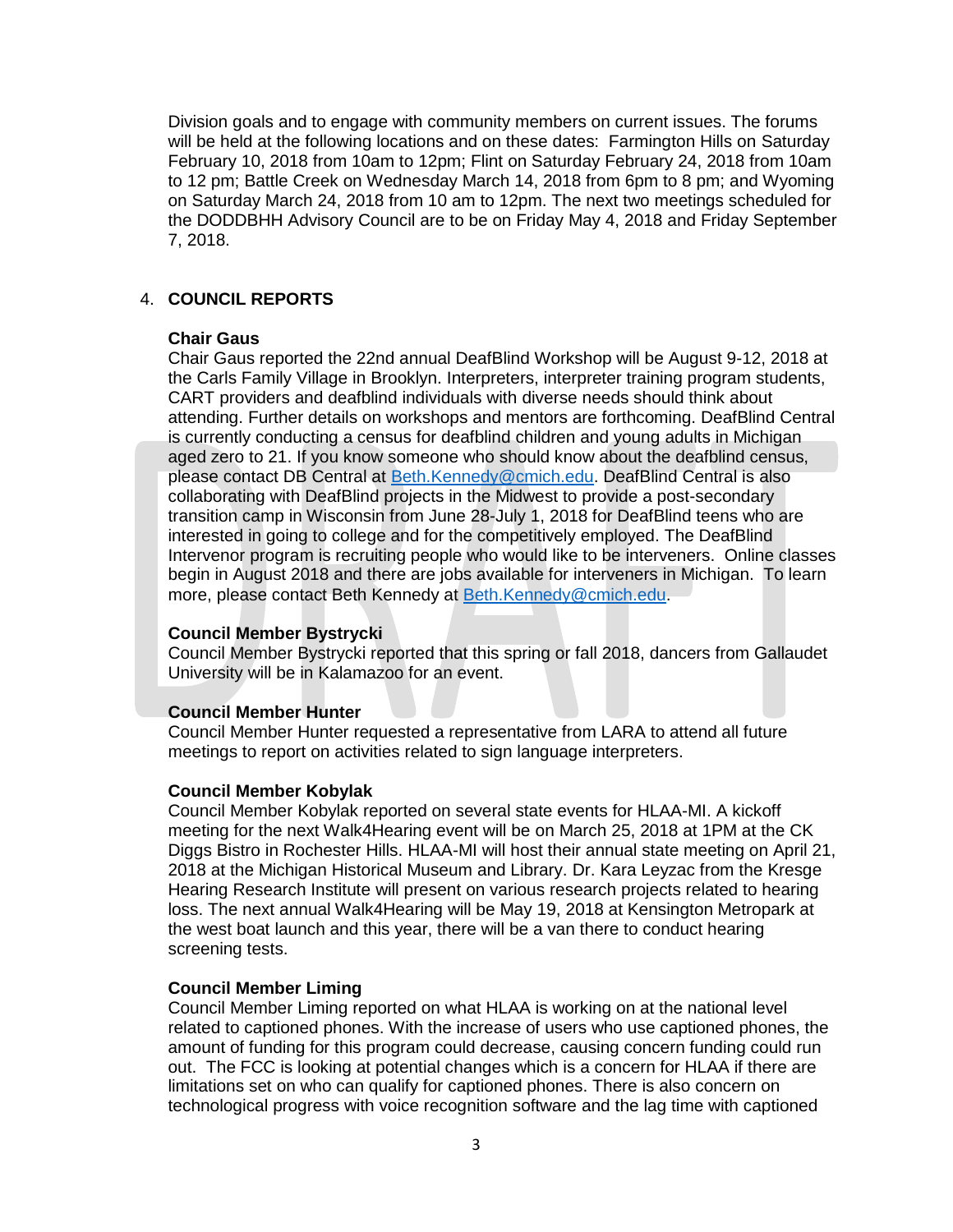phones. Once the FCC develops proposed revisions for rules, input from captioned phone users will be requested. Anyone can sign up for bimonthly e-newsletters on the website www.hearingloss.org.

### **Council Member Maviglia**

Council Member Maviglia indicated she had no report.

### **Council Member McKee**

Council Member McKee is team member of the Not Without Us Census and Needs Assessment project steering committee, and he reported they are meeting regularly and are checking with Oregon who recently conducted a survey with similar approaches to find out what worked and what did not work well when conducting their survey.

# **Council Member Morrison**

Council Member Morrison indicated he had no report.

### 5. **PUBLIC COMMENT**

Chair Gaus indicated a three minute timeline will be set for each person providing public comment, and two people requested to speak. Linda Clewey from LARA provided introduction to several staff members who attended and spoke about updates related to interpreter testing. Deb Atwood from Deaf and Hard of Hearing Services asked questions about interpreter CEUs.

# 6. **EX-OFFICIO MEMBER REPORTS**

# **President of MDA**

There was no report provided from the President of Michigan Deaf Association (MDA).

# **President of SHI-MI=DB**

Director Urasky read a report in President Karen Bailey's absence. SHI-MI=DB held a potluck social in November 2017 and the numbers were small due to weather and a conflicting event happening at the same time. There was not a quorum for the board meeting so a facilitated discussion took place about deafblind needs and ideas for future events. SHI-MI=DB will host monthly tactile coffee events at various locations starting in April 2018. These coffee events are for any individual who wants to practice tactile sign language in a casual, social environment but all communication will be tactile and no interpreters will be provided for non-signers. President Karen Bailey will be working with Jill Gaus and Izzy Florence on a March 2018 event focused on deafblind use of haptics. SHI-MI+DB is working on a grant proposal to help support one year of a Support Service Provider (SSP) program. More information will be shared if the grant is awarded.

### **President of HLAA-MI**

Council Member Kobylak read the HLAA-Michigan report in the absence of Kim Koglin, President of the Hearing Loss Association of America, Michigan State Association. The annual HLAA national convention will be from June 21 through 24, 2018 in Minneapolis, Minnesota. HLAA is currently updating their website and will introduce a new logo. The HLAA member magazine has been renamed as Hearing Life, The Magazine for Better Hearing. The website www.hearingloss.org will include translation of over a hundred languages and it will be more user friendly for mobile device users.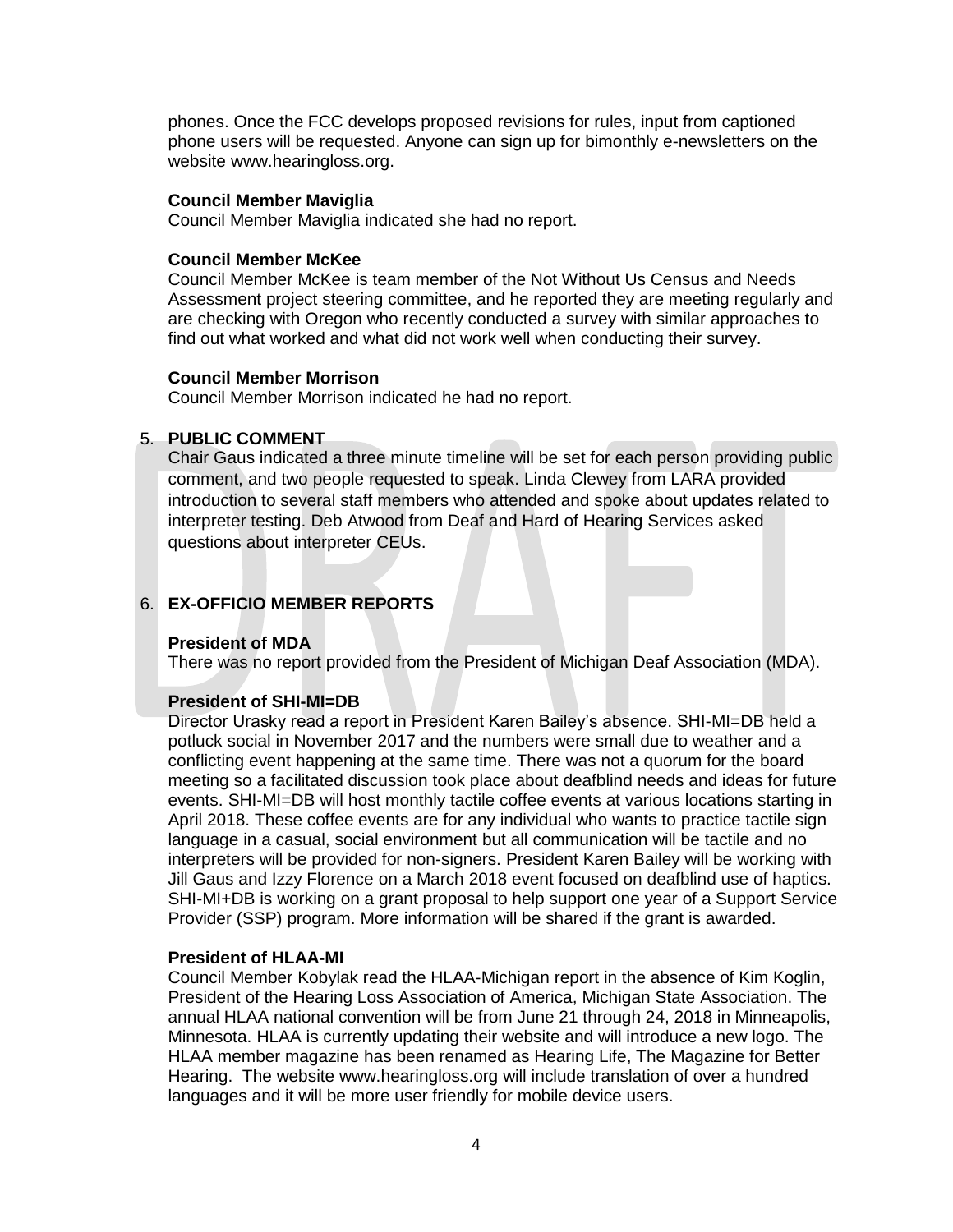#### **President of MIRID**

Michigan RID Chapter President, Andi Chumley provided a report. MIRID has worked hard on renovating their website and a new calendar of events has been added. Individuals or organizations can share event details for posting by sending an email to [publication@mirid.org.](mailto:publication@mirid.org) MIRID and their student committee wants to engage with interpreter training students on their needs and there are scholarships available for interpreter training students. Scholarships are also available for working interpreters related to interpreter testing. The current Ethical Discussion Groups, free to MIRID members, are scheduled throughout Spring 2018. The MIRID Spring 2018 Conference will be May 19-21, 2018 in Mount Pleasant. Please keep an eye on MIRID's website for further updates. During the business meeting at the Spring Conference, elections will take place for the Board positions of vice president, treasurer, member at large, and publications. Madonna University is no longer approving RID CEUs due to changes to their programs and if you are looking for CEU sponsorship assistance, please contact MIRID for referral to other entities who can process CEUs. Region Three now has a new region representative, Byron Behm from Indianapolis. The Region Three Conference will be in Milwaukee, Wisconsin from August 2-5, 2018. Concern from MIRID members include uncertainly about the transition to LARA and what information they need to know about their Michigan certifications. MIRID will be meeting with LARA and continues to work with the Division.

### **UNFINISHED BUSINESS**

### **Subcommittee on Feasibility of Mentoring and Training Program**

Advisory Council Members discussed options for the subcommittee and elected to have Chair Gaus contact former Council Member Horwitz to discuss next steps for the subcommittee and to report back to the Council.

# 7. **NEW BUSINESS**

### **Proposed Draft Document**

Director Urasky mentioned that after extensive discussion with Division staff, MDCR Department Leadership, and initial feedback from Advisory Council Members, the Division is requesting feedback on the proposed draft document related to Division functions and structure. Several Council Members provided additional feedback and some Council Members requested one-on-one conversations with Director Urasky. Director Urasky will continue to update Council Members regarding this document.

### 8. **GUEST SPEAKER**

Chair Gaus introduced Nan Asher, a program consultant with the Michigan Department of Health and Human Services, Early Hearing Detection and Intervention Program. The goal of EHDI is to maximize linguistic competence and literacy development for children who are deaf or hard of hearing. Nan Asher spoke about the programs and services offered for newborn screening. Michigan mandates universal newborn screening and testing for fifty disease but follow ups after screening are not mandated.

### 9. **PUBLIC COMMENT**

Chair Gaus indicated a three minute timeline will be set for each person providing public comment, and two people requested to speak. Charlyss Ray from the Michigan Department of Health and Human Services spoke about mental health grants provided